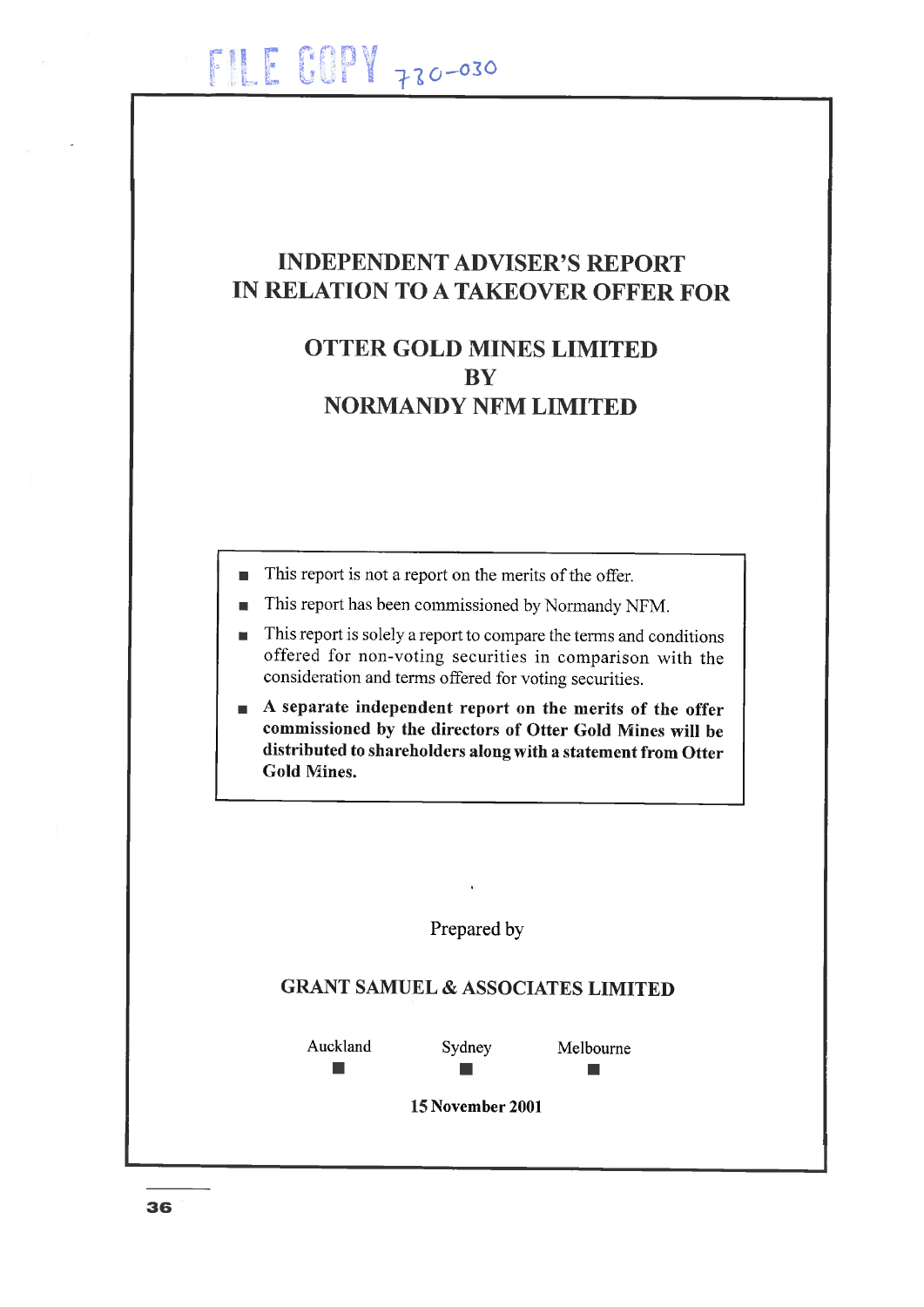### **Table of Contents**

| 1                       |     |
|-------------------------|-----|
| $\mathbf{2}$            |     |
|                         |     |
| 3                       |     |
| $\overline{\mathbf{4}}$ |     |
|                         |     |
|                         |     |
| 5                       |     |
|                         | 5.3 |

 $\gamma$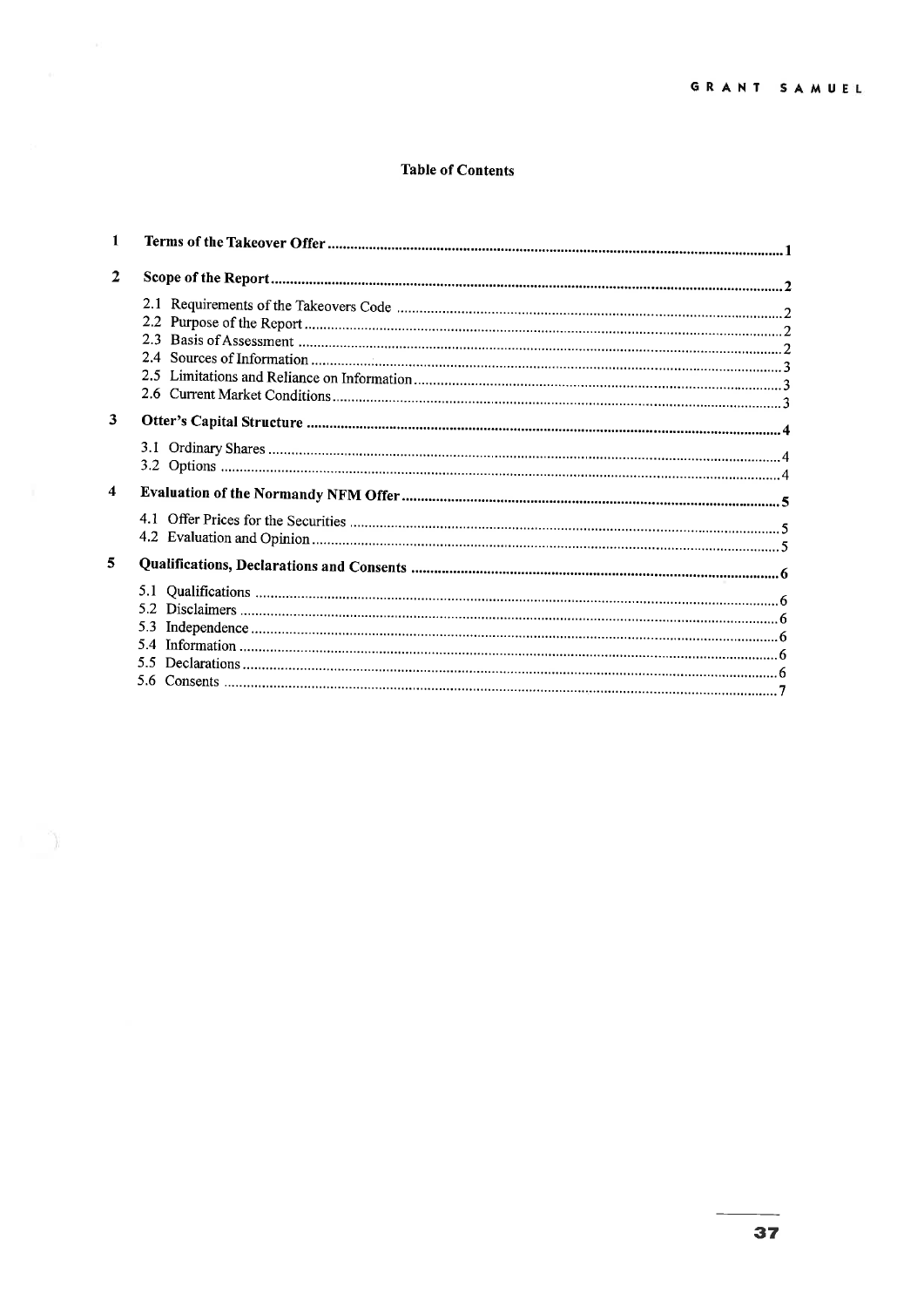#### $\mathbf{1}$ Terms of the Takeover Offer

Normandy NFM Limited ("Normandy NFM") has given notice of its intention to make a full takeover offer for Otter Gold Mines Limited ("Otter") under the provisions of the New Zealand Takeovers Code. The offer is to purchase all of the ordinary shares in Otter other than those already owned or controlled by Normandy NFM. Normandy NFM will also make an offer for all the outstanding listed options issued by Otter.

The offer specifies:

- a scrip consideration of 1.9 Normandy NFM shares for every 100 Otter shares; and
- NZ\$0.012 for every 100 listed options with an exercise date of 30 June 2003.

The offer is conditional upon:

- ullet under the offer to take Normandy NFM's total Otter shareholding (including shares already held) to 50.1% of the total number of Otter shares on issue;
- a standstill agreement being entered into with Otter's bankers; and
- $\blacksquare$  the usual conditions relating to the conduct of Otter's business and affairs.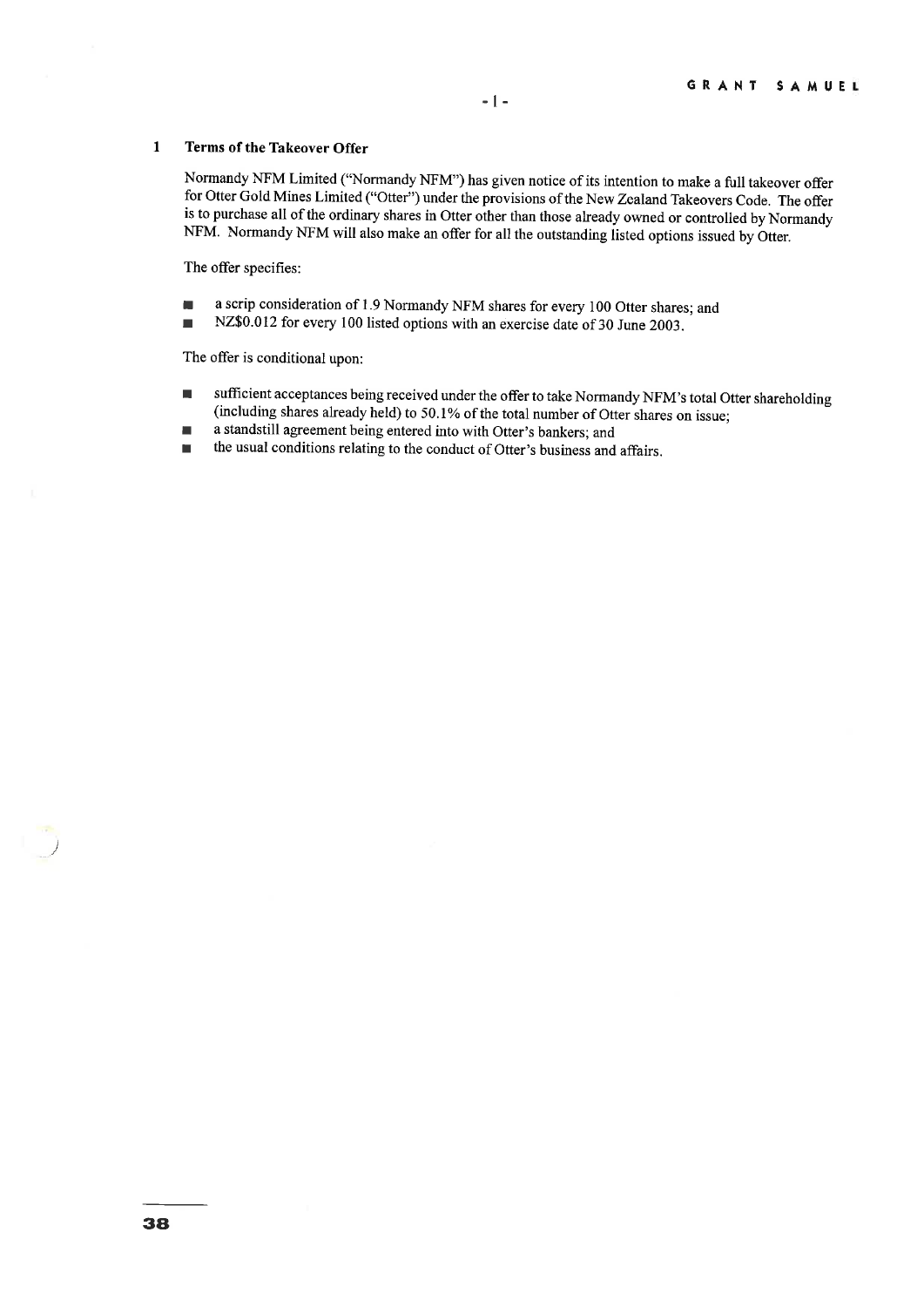#### $\overline{2}$ Scope of the Report

#### 2.1 Requirements of the Takeovers Code

The Takeovers Code came into effect on 1 July 2001, replacing the New Zealand Stock Exchange Listing Rule requirements governing the conduct of listed company takeover activity in New Zealand. The Takeovers Code seeks to ensure that all shareholders are treated equally and, on the basis of proper disclosure, are able to make an informed decision as to whether to accept or reject an offer.

The Takeovers Code prescribes the responsibilities and obligations for both Normandy NFM and Otter as "bidder" and "target" respectively. Amongst other requirements Normandy NFM must obtain an independent adviser's report prepared according to Rule 22 of the Takeovers Code, to be included in the information to be made available to Otter shareholders by Normandy NFM.

#### 2.2 Purpose of the Report

Rule 22 of the Takeovers Code specifies that a company making a takeover offer for a company that has different classes of voting and non-voting securities must obtain an independent adviser's report on the fairness of the offer between the classes of securities. Accordingly, Normandy NFM has engaged Grant Samuel & Associates Limited ("Grant Samuel") to prepare the independent adviser's report required under Rule 22. Grant Samuel is required to certify whether or not the consideration and terms offered for Otter's non-voting options are fair and reasonable in comparison to those offered for the company's voting securities. The report is for the benefit of Otter's share and option holders and is to assist them in forming an opinion on the Normandy NFM offer.

Grant Samuel has been approved by the Takeovers Panel to prepare the independent adviser's report. The report should not be used for any other purpose than as an expression of Grant Samuel's opinion as to whether the terms and conditions offered for the different classes of securities issued by Otter are fair and reasonable as between themselves. The report does not consider the merits of the Normandy NFM offer in its own right, nor places a value on Otter's shares and options.

#### 2.3 Basis of Assessment

Rule 22 of the Takeovers Code requires the independent adviser to certify whether or not the consideration and terms offered for each class of voting securities is fair and reasonable as between the classes of voting and non-voting securities, and as between classes of non-voting securities. The Takeovers Code provides no guidance as to the defmition of "fair and reasonable".

Some guidance can be taken from Australia, where the phrase "fair and reasonable" appears in legislation and in the Listing Rules of the Australian Stock Exchange. The Australian Securities Commission issued a Policy Statement setting out the basis on which independent experts are to evaluate whether a takeover is fair and reasonable for the purpose of the Australian Corporations Law. The Policy Statement is directed primarily at the responsibilities of companies under takeover offer and requires the independent expert to consider separately whether a takeover offer is "fair" and whether it is "reasonable". Fairness is said to involve a comparison of the offer price with the value of the underlying businesses and assets. In determining fairness, any existing entitlement to shares by the offeror is to be ignored. An offer is considered to be fair if the price fully reflects the value of a company's businesses and assets. Reasonableness is said to involve an analysis of other factors that a shareholder might consider prior to accepting a takeover offer.

Whilst the Policy Statement is to assist with the evaluation of a takeover offer itself, Grant Samuel believes it is appropriate to extend the interpretation of "fair and reasonable" to an evaluation of the offer consideration for different classes of security as between the classes. Fairness involves a comparison of the offer consideration for each class of security relative to the consideration offered for other classes and reasonableness involves an analysis of any other non-monetary factors attached to the offer for each class of security.

Grant Samuel will determine the fairness and reasonableness of the Normandy NFM offer as between classes of security by considering the offer price for the options compared to the offer price for voting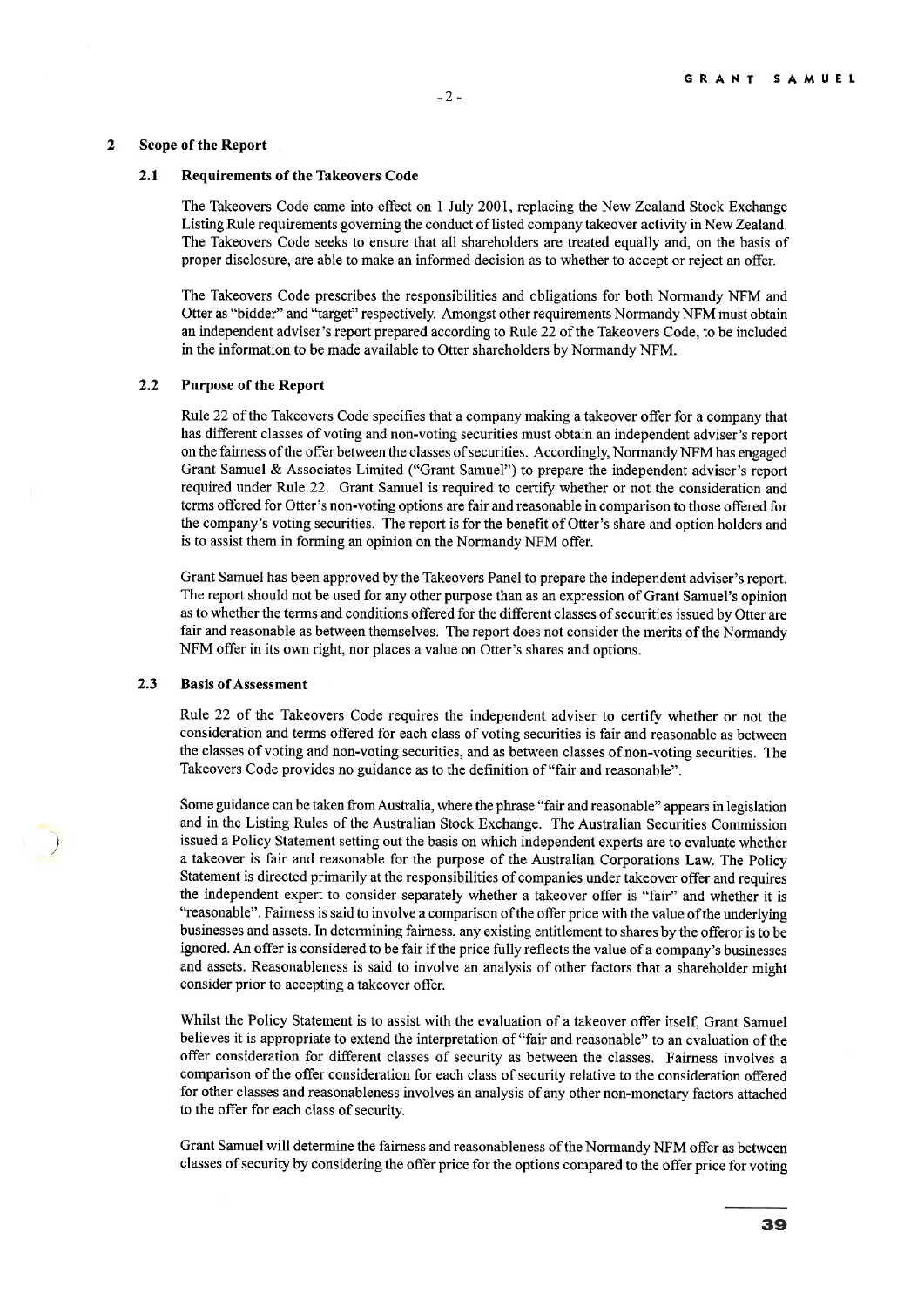securities. In this case there are only two classes of security to be considered and therefore no further certification is required.

## 2.4 Sources of Information

The following information was relied upon in preparing this report:

- $\blacksquare$  the notice of intention to make a takeover offer issued by Normandy NFM on 11 October 2001;
- a draft of the takeover offer to be mailed to Otter shareholders;
- annual reports for Otter for the year ending 30 June 2001; and 麻
- . the Otter Gold Mmes Group Employee Share Plan Trust Deed and Plan Rules.

## 2.5 Limitations and Reliance on Information

The report is based upon information provided by Normandy NFM. Grant Samuel has considered and relied upon this information. Grant Samuel believes that the information provided was reliable, complete and not misleading and has no reason to believe that any material facts have been withheld.

The information provided has been evaluated through analysis, enquiry, and review for the purposes of forming an opinion as to whether the consideration offered for the different classes of securities issued by Otter is fair and reasonable as between the classes. However, Grant Samuel does not warrant that these inquiries have identified or verified all of the matters which an audit, extensive examination or 'due diligence' investigation might disclose.

## 2.6 Current Market Conditions

The opinion of Grant Samuel is based on economic, market and other conditions prevailing at the date of this report. Such conditions can change significantly over relatively short periods of tune.

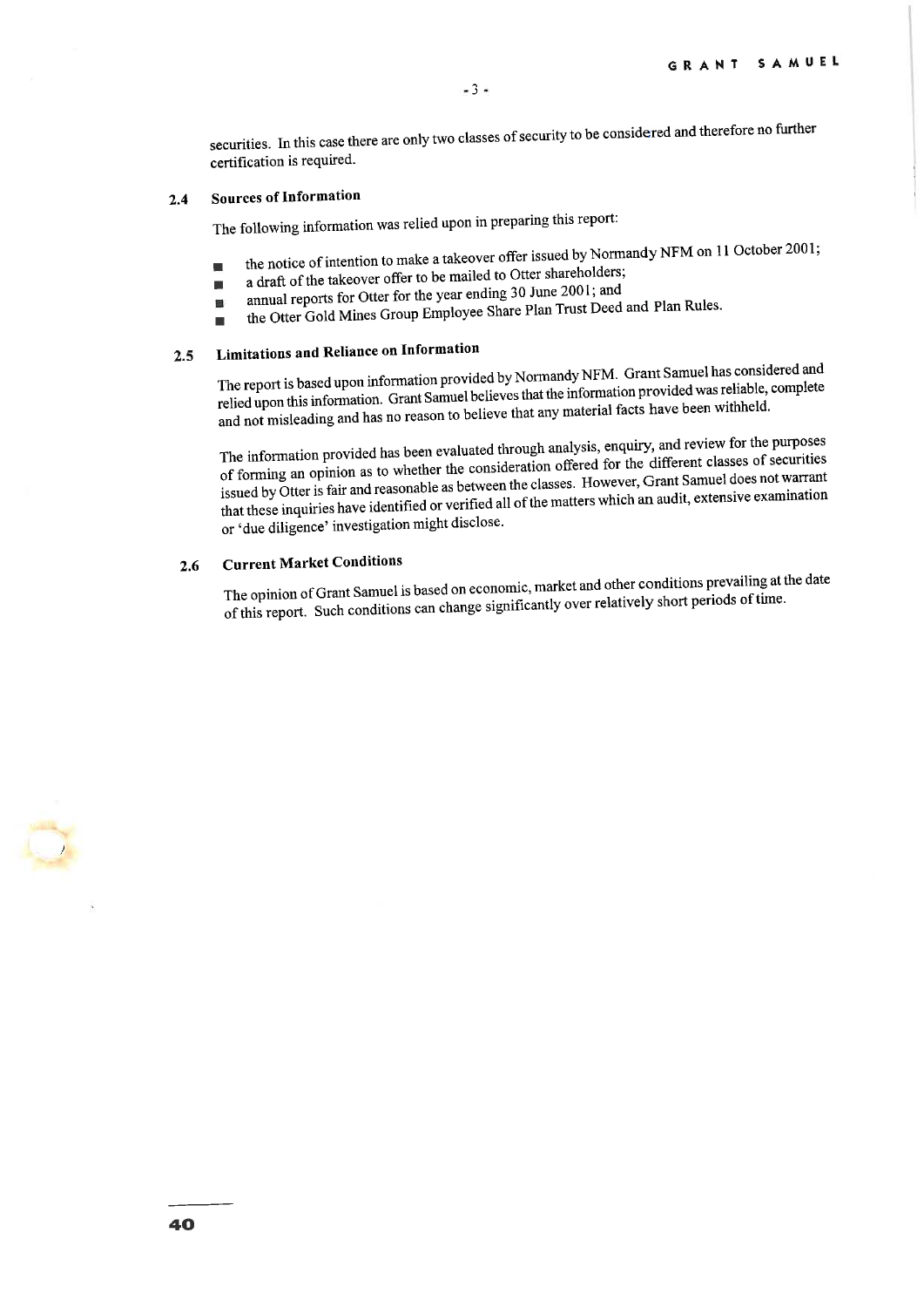### 3 Otter's Capital Structure

#### 3.1 Ordinary Shares

As at 15 November 2001, Otter's issued ordinary share capital comprised:

| <b>Otter-Issued Ordinary Share Capital</b>                                                  |                                             |
|---------------------------------------------------------------------------------------------|---------------------------------------------|
| Ordinary shares held by shareholders<br>Ordinary shares held by Employce Share Plan Trustee | Number of Shares<br>78,775,018<br>4.621.715 |
| Total issued ordinary shares                                                                | 83,396,733                                  |

The Employee Share Ownership Plan ("ESOP") is administered by a Trustee who holds shares for the benefit of Otter employees. The shares were to allocated to employees if they exercise options awarded to them as part of an mcentive remuneration scheme. Recently Otter negotiated the renunciation of all entitlements under the ESOP. The Trustee will continue to hold the shares set aside for the ESOP. If the Tmstee accepts the Normandy NFM offer, the resulting Normandy NFM shares held by the Trustee must be sold within 12 months.

#### 3.2 Options

As at 15 November 2001, Otter had the following options on issue:

| Otter - Options on Issue as at 15 November 2001 |                      |                       |                   |  |  |
|-------------------------------------------------|----------------------|-----------------------|-------------------|--|--|
| <b>Class</b><br>Listed                          | <b>Exercise Date</b> | <b>Exercise Price</b> | Number of Options |  |  |
|                                                 | 30 June 2003         | NZ\$2.00              | 27,279,002        |  |  |

The listed options are exercisable at any time up until 30 June 2003 at an exercise price of NZ\$2.00. No voting rights are attached to them.

Prior to the recent renunciation of all outstanding options under Otter's ESOP there were approximately 580,000 unlisted options issued under five various classes under that scheme. The listed options described in the above table are now Otter's only outstanding options.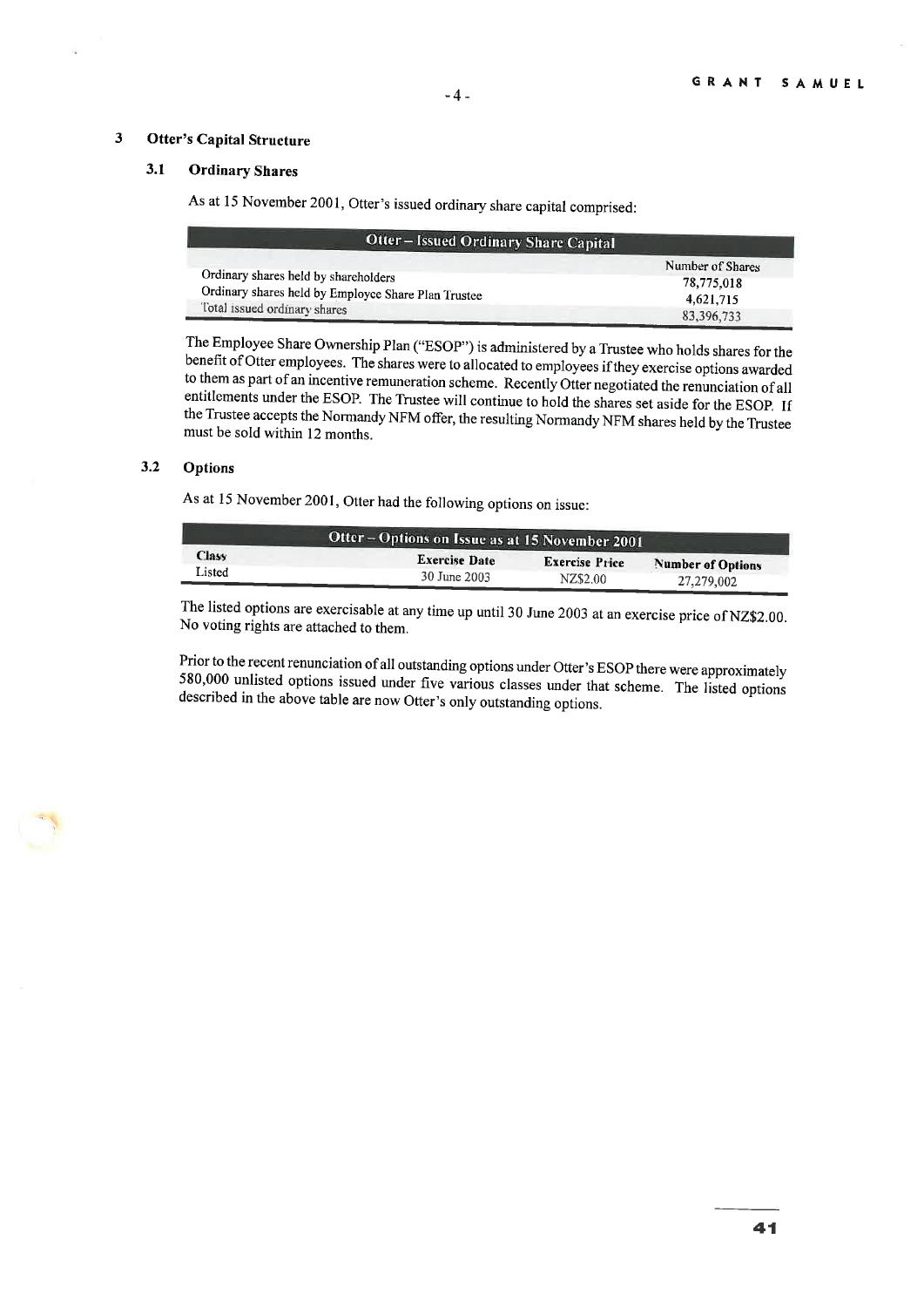#### 4 Evaluation of the Normandy NFM Offer

#### 4.1 Offer Prices for the Securities

Normandy NFM's offer consideration for each class of Otter securities is:

| Normandy NFM's Offer Consideration for each class of Otter Securities |                                                                       |  |  |  |  |
|-----------------------------------------------------------------------|-----------------------------------------------------------------------|--|--|--|--|
| <b>Class of Security</b>                                              | Consideration                                                         |  |  |  |  |
| Ordinary shares                                                       | 1.9 fully paid shares in Normandy NFM for every 100 Otter shares held |  |  |  |  |
| Listed options                                                        | NZ\$0.012 for every 100 listed options held                           |  |  |  |  |

#### 4.2 Evaluation and Opinion

The share price for Otter immediately prior to Normandy NFM's notice of its intention to make an offer was A\$0.105 and NZ\$0.132. Since that date the price has traded as high as A\$0.185 and NZ\$0.22. The recent range of prices is substantially below the \$2.00 exercise price of the listed options. On this basis, the options are out of the money, i.e. m Grant Samuel's opinion there is no economic benefit to be gamed by an option holder by exercising options now at the \$2.00 exercise price and then accepting the Normandy NFM offer.

Nonnandy NFM is offering nominal consideration to the holders of options. This reflects the fact that the options are out of the money. The question of relativity of the consideration offered for the options compared to the consideration offered for the shares should only be considered in light of the circumstances prevailing at the time Normandy NFM notice was issued. In Grant Samuel's opinion, the options have little or no value unless the Otter share price rises significantly. Therefore, relative to the listed options shareholders are not being favoured. Accordingly, Grant Samuel is of the opinion that the offer for the options is fair and reasonable in comparison with the offer made for the Otter ordinary shares.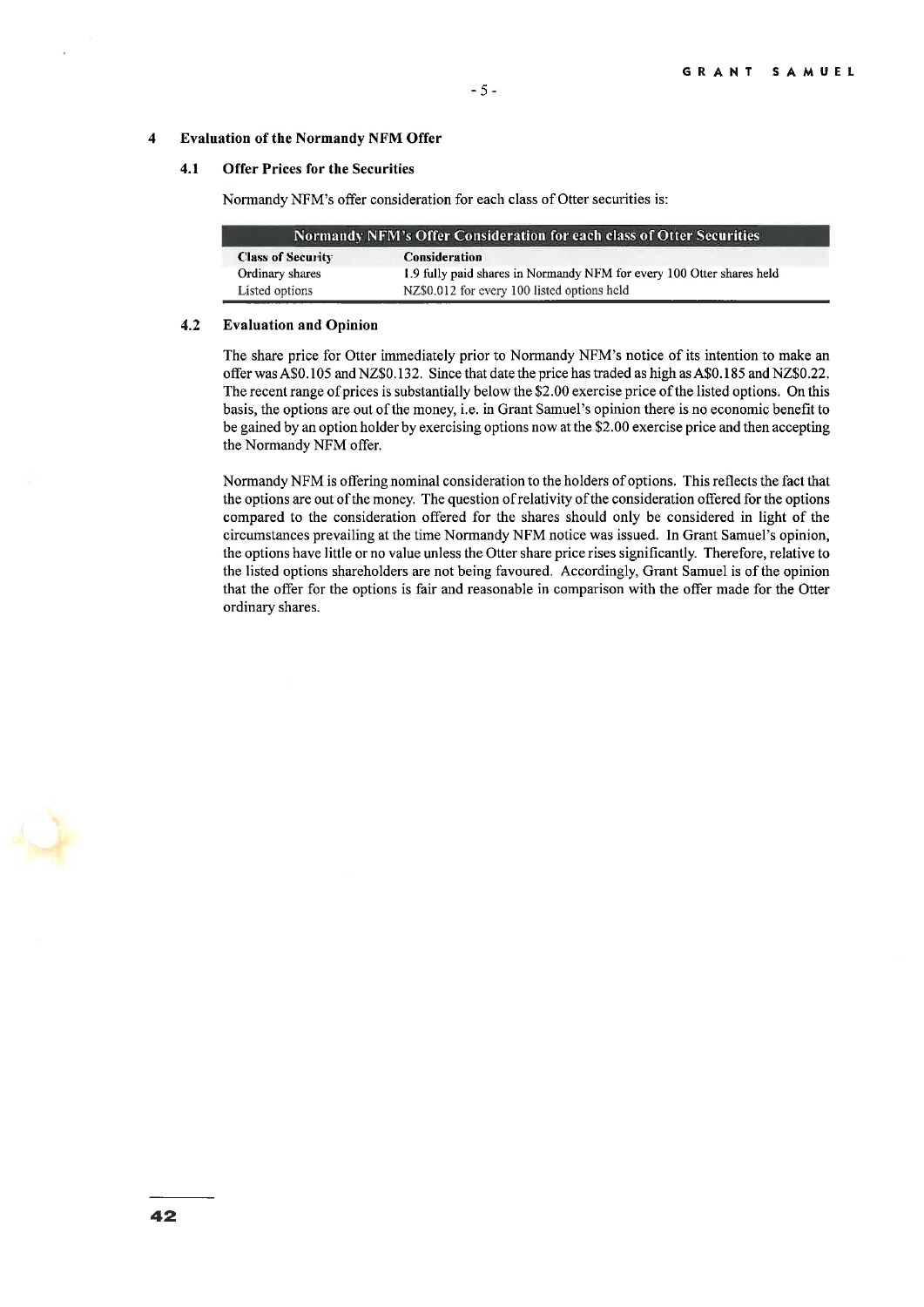#### 5 Qualifications, Declarations and Consents

#### 5.1 Qualifications

Grant Samuel and its related companies provide financial advisory services to corporate and other clients in relation to mergers and acquisitions, capital raismgs, corporate restructuring, property and financial matters generally in Australia and New Zealand. One of its activities is the preparation of company and business valuations and the provision of independent advice and expert's reports in connection with mergers and acquisitions, takeovers and capital reconstructions. Since its inception in 1988 Grant Samuel and its related companies have prepared more than 200 public expert or appraisal reports.

The person responsible for preparing this report on behalf of Grant Samuel is John Mandeno, Bcom who has a significant number of years experience in relevant corporate advisory matters.

#### 5.2 Disclaimers

It is not intended that this report should be used or relied upon for any purpose other than as an expression of Grant Samuel's opinion on the fairness of the Normandy NFM offer consideration between the classes of securities. Grant Samuel expressly disclaims any liability to any Otter shareholder that relies or purports to rely on the report for any other purpose and to any other party who relies or purports to rely on the report for any purpose.

This report has been prepared by Grant Samuel with care and diligence and the statements and opinions given by Grant Samuel in this report are given in good faith and in the belief on reasonable grounds that such statements and opinions are correct and not misleading. However, no responsibility is accepted by Grant Samuel or any of its officers or employees for errors or omissions however arising in the preparation of this report, provided that this shall not absolve Grant Samuel from liability arising from an opinion expressed recklessly or in bad faith.

5.3 Independence<br>Grant Samuel does not have at the date of this report, and has not had within the previous two any shareholding m or other relationship with Otter or Normandy NFM that could reasonably be regarded as capable of affecting its ability to provide an unbiased opinion in relation to the proposed offer.

Grant Samuel had no part in the fonnulation of the Normandy NFM offer. Its only role has been the preparation of this report and its summary. Grant Samuel will receive a fee for the preparation of this report. This fee is not contingent on the outcome of the Normandy NFM offer. Grant Samuel will receive no other benefit for the preparation of this report.

Accordingly, Grant Samuel considers itself to be independent for the purposes of the Takeovers Code.

#### 5.4 Information

Grant Samuel has obtained all information, which it believes is desirable for the purposes of preparing this report, including all relevant information which is or should have been known to any Director of Normandy NFM and made available to the Directors. Grant Samuel confirms that in its opinion the information to be provided by Normandy NFM and contained within this report is sufficient to enable Otter shareholders to understand all relevant factors and make an informed decision, in respect of the Normandy NFM offer.

### 5.5 Declarations

Normandy NFM has agreed that to the extent permitted by law, it will indemnify Grant Samuel and its employees and officers in respect of any liability suffered or incurred as a result of or arising out of the preparation of the report. This indemnity will not apply in respect of the proportion of liability found by a court to be attributable to any conduct involving negligence or wilful misconduct by Grant Samuel. Normandy NFM has also agreed to indemnify Grant Samuel and its employees